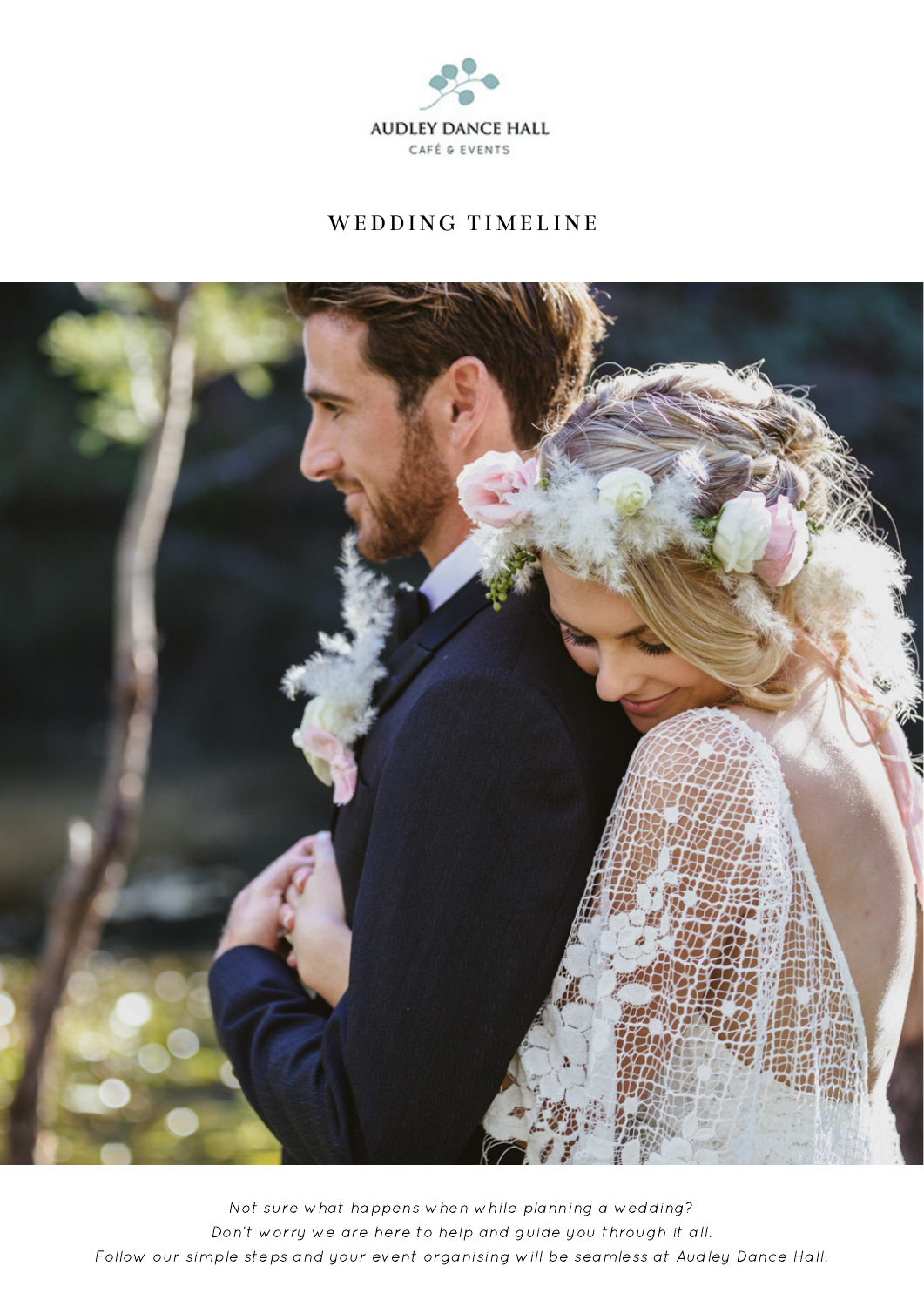George our wonderfull Event Manager will be your point of contact from viewing through to delivery. She is your go to person for any question no matter how big or small it is. No question is a silly one. George will help you through the process in designing floor plans, run sheet, menu choices etc. She has a wealth of knowledge and experience in the wedding industry a will make your event as smooth and seamless as you have always imagined.

#### Step 1

You have confirmed Audley Dance Hall as your wedding venue, **Exciting!** You will be send a link to a wedding client section of our website. Located in the section are some very helpful documents. FAQS, sample run sheets, sample floor plans, sample menus and our amazing recommended suppliers. You can access this page on the website as many times as you need. It will be your go to spot when questions pop up.

You will also be given a unique link to your personalised wedding documents that you and George will work on throughout the lead up to your event. If your not sure how to use a goole document please call us and we will run through how to use it over the phone.

### Step 2

Take some time to review the information on the website and please call if you have any questions

### Step 3

Sending out your invitations or save the date cards.

Your final numbers are due 5 weeks prior to your wedding. You should put an RSVP date of 7 weeks prior to your wedding as you'll always be chasing people for the RSVP's. If you're putting timings onto your invitation please see step 5 (example timings)

### Step 4

You will start to look for suppliers for your wedding.

On our website we have a recommended supplier list. Listed on here are some great suppliers that we trust will meet your expectations. They know the Audley Dance Hall and the National Park well, they will be able to advise you on what works and what doesn't work.

If your suppliers have any questions please pass on your Event Managers details and they can call to discuss any questions.

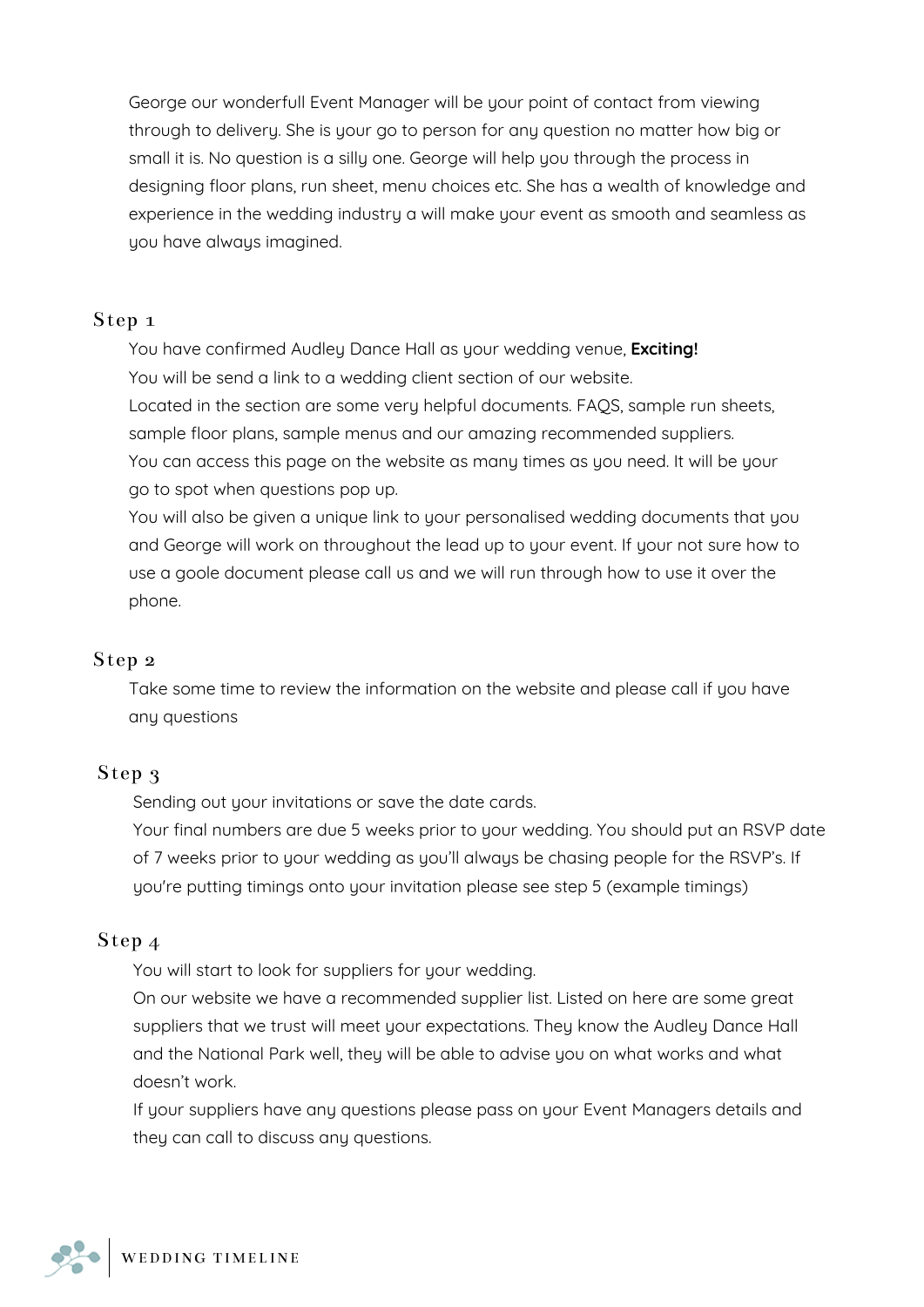# Step 5

Starting to think about timing for your wedding for your wedding invitations Your ceremony start time is going to depend on the time of year.

We recommend the following start times for you ceremony. December - March: 4/4:30pm

April: 3:30/4pm May - August: 2:30/3pm September - November: 3:30/4pm For example Ceremony 4-4:30pm Post ceremony celebration 4:30-5:30pm Reception 5:30-10:30pm Optional 1 hour extension 10:30-11:30pm (\$350 + bar tab) There can not be any gaps between ceremony & post ceremony and post ceremony & reception beginning. We provide a seamless event flow. Talk with your celebrant about how long your ceremony will go for as we do just allocate the 30 minutes. If your ceremony is going to go for longer please advise the Event Manager and we can look at adjusting the timings.

### Step 6

Have you chosen your ceremony location?

As soon as you have chosen your ceremony location please let the Event Manager know so they can book this in with National Parks. Think about a second option incase your number 1 pick is not available.

## Step 7

6 months from wedding date

Now is a good time to start to look at your event checklist and look at the information we are going to need from you. Some of the details you wont be able to complete until after your menu tasting evening which is the next step.

If you have time to fill out some of your event details it will get you thinking about what's to come.

## Step 8

Roughly 2/3 months from wedding date

You will be invited to a Menu tasting for the 2 of you and 4 guests. This evening is generally held on a Wednesday or Thursday night as we host this around the other events in our calendar. The evening is shared with another nine couples and their guests. It is designed to give you a taste on what's to come, try some canapés, sample the wines, share a delicious feasting mains and soak up the Dance Hall lit up at night. It's also a great opportunity to ask any questions to our events staff working on the night.

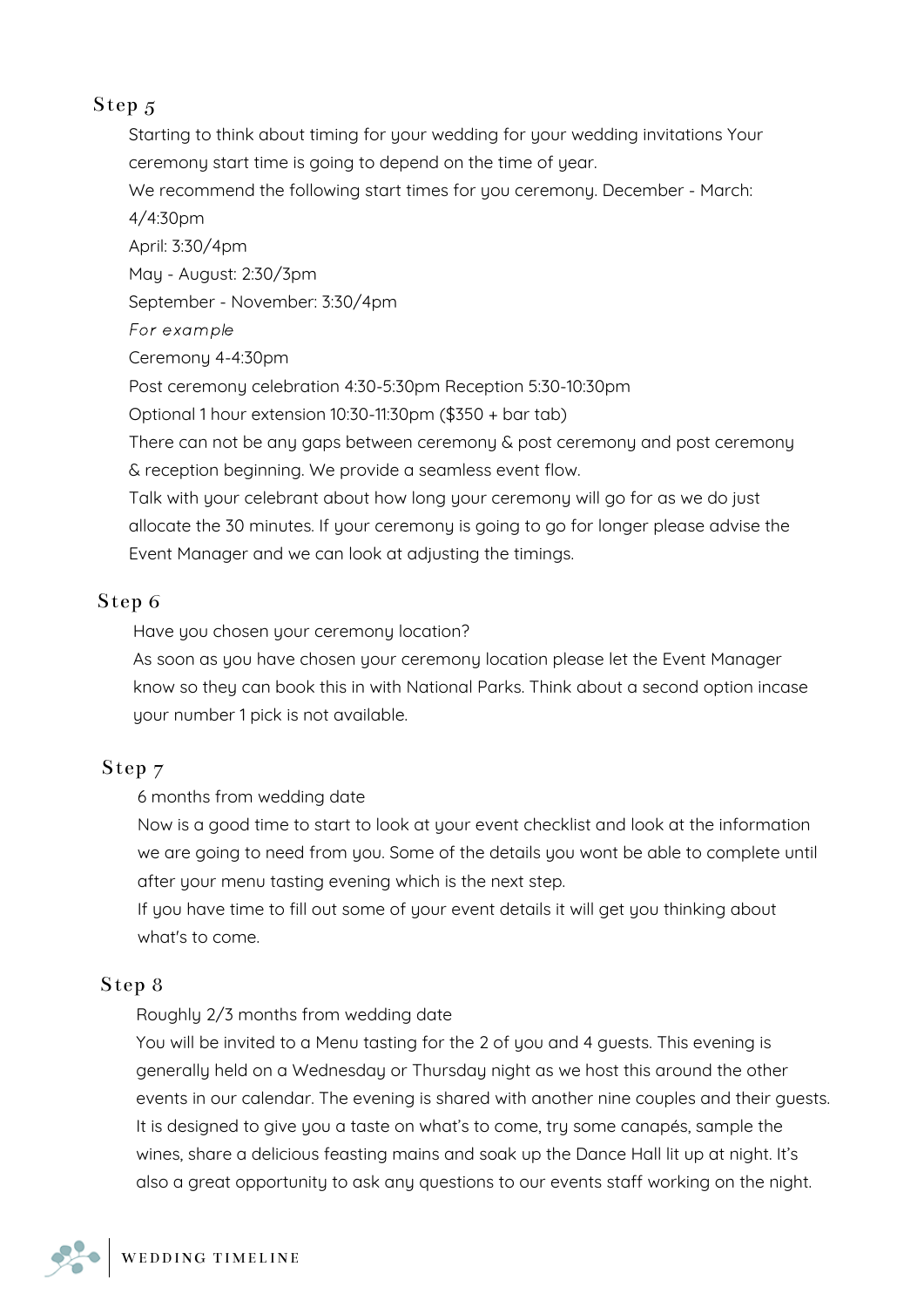## Step 9

After you have attended the menu tasting evening it is the perfect time to continue to fill out your event checklist and start to finalise the details of your wedding.

#### Step 10

Two months from your wedding date your second deposit is due

#### Step 11

6 weeks from wedding date

t\The Event Manager will require the following documents to be finalised. You will have already started working on these with the Event Manager.

Documents to be finalised:

Event checklist

Floor plan

Run sheet

Menu along with your guests dietary requirements

#### Step 12

Our Event Manager will contact you to arrange a final appointment to go through your upcoming wedding. This is generally done 5 weeks from wedding date. The meeting will go for approximately 30-45minutes. Don't forget to bring along your completed event checklist

### Step 13

Your Final invoice is due to be paid 4 weeks from your wedding date.

#### Step 14

Day before your wedding

If there is not an event on the day before your wedding we endeavour to give you access between 9am-3pm.

If the weather is looking glum for your wedding day, now is the time to give the Event Manager a call and they will discuss your wet weather options for your ceremony. It's nothing to stress about we take care of everything.